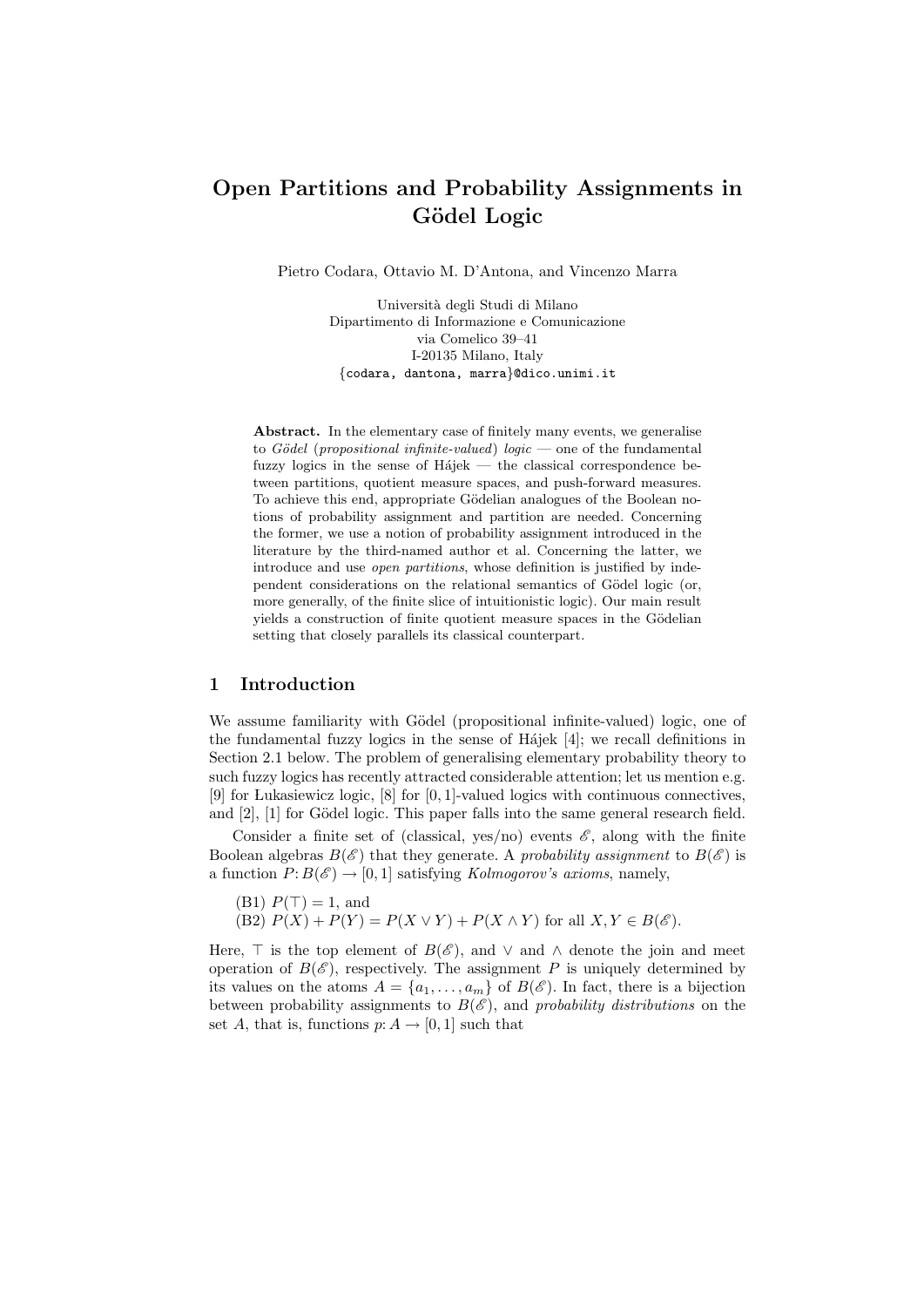$(BD) \sum_{i=1}^{m} p(a_i) = 1$ .

In one direction, one obtains such a *p* from a probability assignment *P* to  $B(\mathscr{E})$ just as the restriction of *P* to *A*. Conversely, from a probability distribution *p* on *A* one obtains a probability assignment *P* to  $B(\mathscr{E})$  by setting  $P(X) =$  $\sum_{a_i \leq X} p(a_i)$  for any event  $X \in B(\mathscr{E})$ . If one represents  $B(\mathscr{E})$  as the Boolean algebra of subsets of A, this means that, for any  $X \subseteq A$ , one has  $P(X) =$  $\sum_{a_i \in X} p(a_i)$ . In probabilistic parlance, one calls the set *A* a *sample space*, and its singleton subsets *elementary events*.

In several contexts related to probability theory, *partitioning* the sample space *A* is a process of fundamental importance. A *partition* of *A* is a collection of non-empty, pairwise disjoint subsets of *A* — often called *blocks* — whose union is *A*. A partition  $\pi$  of *A* can be regarded as a quotient object obtained from *A*. Indeed, there is a natural projection map  $A \rightarrow \pi$  given by

$$
a\in A\mapsto [a]_{\pi}\in \pi ,
$$

where  $[a]_\pi$  denotes the unique block of  $\pi$  that  $a$  belongs to. (Thus,  $[a]_\pi$  is the equivalence class of *a* under the equivalence relation on *A* uniquely associated with  $\pi$ .) When, as is the present case, A carries a probability distribution, one would like each such quotient set  $\pi$  to inherit a unique probability distribution, too. This is indeed the case. Define a function  $p_{\pi} : \pi \to [0, 1]$  by

$$
p_{\pi}([a]_{\pi}) = \sum_{a_i \in [a]_{\pi}} p(a_i) = P([a]_{\pi}). \tag{1}
$$

Then  $p_{\pi}$  is a probability distribution on the set  $\pi$ . To close a circle of ideas, let us return from the distribution  $p_{\pi}$  to a probability assignment to an appropriate algebra of events. For this, it suffices to observe that the partition  $\pi = \{ [a]_\pi \mid$  $a \in A$ <sup>}</sup> determines the unique subalgebra  $S_{\pi}$  of  $B(\mathscr{E})$  whose atoms are given by  $\bigvee [a]_{\pi}$ , for  $a \in A$ . We can then define a probability assignment  $P_{S_{\pi}}: S_{\pi} \to [0,1]$ starting from *P* via

$$
P_{S_{\pi}}(X) = \sum_{[a]_{\pi} \leq X} P([a]_{\pi}) .
$$

In other words, in the light of  $(1)$ ,  $P_{S_{\pi}}$  is the unique probability assignment to  $S_{\pi}$  that is associated with the probability distribution  $p_{\pi}$  on the atoms of  $S_{\pi}$ .

Although our current setting is restricted to finitely many events, and is thus elementary, generalisations of the standard ideas above play an important rôle in parts of measure theory. In particular, in certain contexts one constructs quotient measure spaces using as a key tool the push-forward measure along the natural projection map.<sup>1</sup> For our purposes, let  $f: A \rightarrow B$  be a function between the finite sets *A* and *B*, and let  $p: A \to [0, 1]$  be a probability distribution on *A*. Define a map  $p_f: B \to \mathbb{R}$  by setting

$$
p_f(b) = \sum_{a \in f^{-1}(b)} p(a)
$$

<sup>&</sup>lt;sup>1</sup> For an influential account of these ideas, please see [10].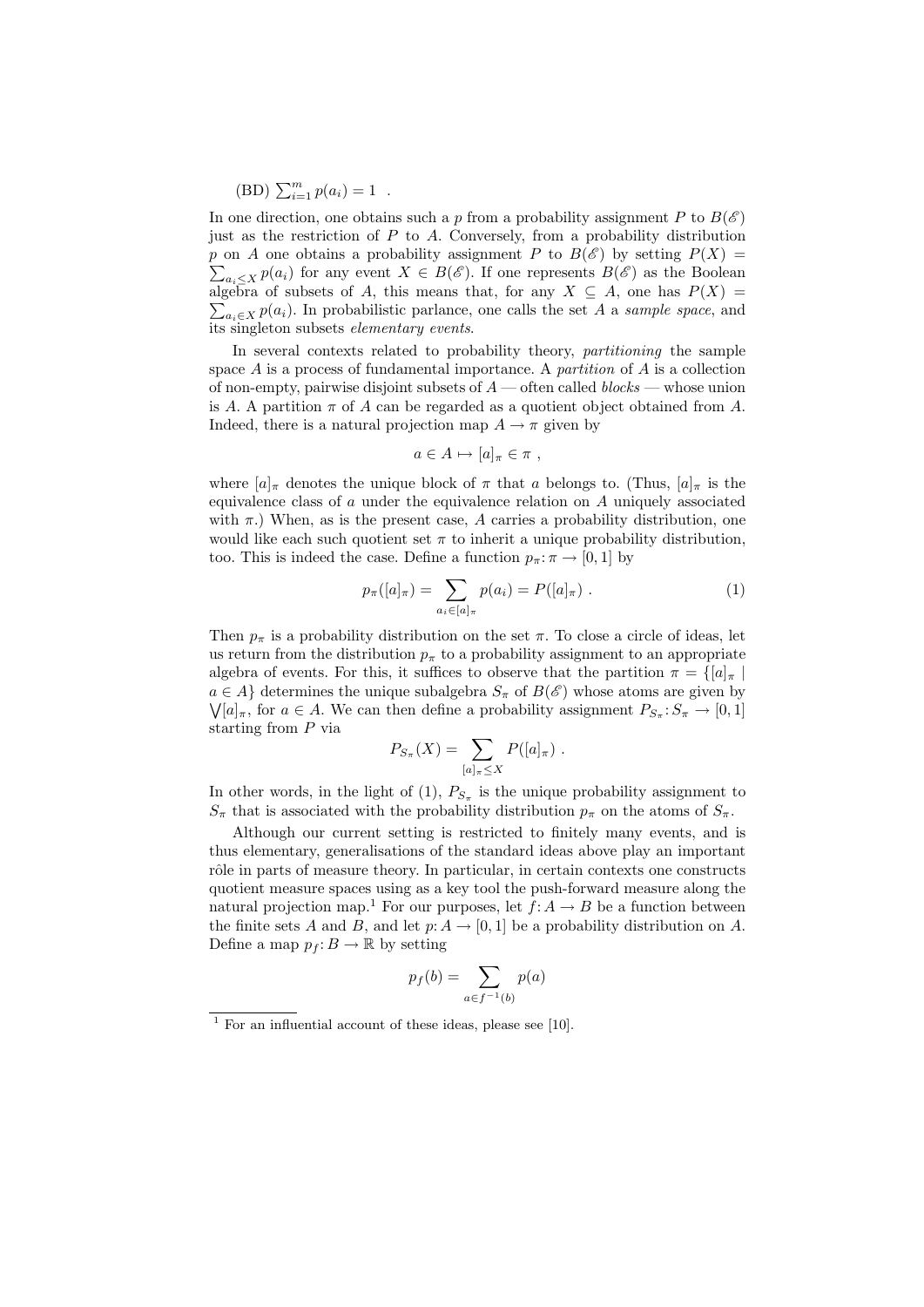for any  $b \in B$ . We call  $p_f$  the *push-forward* of *p* along *f*. (Here, as usual,  $p_f(b) = 0$  when the index set is empty.) One checks that  $p_f$  is again a probability distribution. If, moreover, *f* is a surjection, and thus induces a partition of *A* by taking fibres (=inverse images of elements in the codomain), then the following fact is easily verified.

**Fact.** Let *A* be a finite set,  $\pi$  a partition of *A*, and  $q: A \rightarrow \pi$  the natural projection *map. Then, for every probability distribution*  $p: A \rightarrow [0, 1]$  *on A, the push-forward probability distribution*  $p_q$  *of*  $p$  *along*  $q$  *coincides with*  $p_\pi$  *in* (1)*.* 

Summing up, the fact above provides the desired construction of quotient measure spaces in the elementary case case of finitely many events. Our main result, Theorem 2 below, affords a generalisation of this construction to Gödel logic. To achieve this end, we need appropriate Gödelian analogues of the Boolean notions of probability assignment and partition. Concerning the former, we use a notion of probability assignment recently introduced in [2]; the needed background is in Subsection 2.3. Concerning the latter, in Section 3 we introduce *open partitions*, whose definition is justified by independent considerations on the relational semantics of Gödel logic. As a key tool for the proof of Theorem 2, we obtain in Theorem 1 a useful characterisation of open partitions.

## **2 Preliminary results, and background**

#### 2.1 Gödel logic

Equip the real unit interval [0, 1] with the operations  $\land$ ,  $\rightarrow$ , and  $\perp$  defined by

$$
x \wedge y = \min(x, y),
$$
  $x \to y = \begin{cases} 1 & \text{if } x \leq y, \\ y & \text{otherwise,} \end{cases} \qquad \perp = 0.$ 

The tautologies of Gödel logics are exactly the formulas  $\varphi(X_1, \ldots, X_n)$  built from connectives  $\{\wedge, \rightarrow, \perp\}$  that evaluate constantly to 1 under any [0, 1]-valued assignment to the propositional variables  $X_i$ , where each connective is interpreted as the operation denoted by the same symbol. As derived connectives, one has  $\neg \varphi = \varphi \rightarrow \bot$ ,  $\top = \neg \bot$ ,  $\varphi \vee \psi = ((\varphi \rightarrow \psi) \rightarrow \psi) \wedge ((\psi \rightarrow \varphi) \rightarrow \varphi)$ . Thus,  $\top$  is interpreted by 1,  $\vee$  by maximum, and negation by

$$
\neg x = \begin{cases} 1 & \text{if } x = 0, \\ 0 & \text{otherwise.} \end{cases}
$$

Gödel logic can be axiomatised in the style of Hilbert with *modus ponens* as only deduction rule. In fact, completeness with respect to the many-valued semantics above can be shown to hold for arbitrary theories. For details, we refer to [4].

Gödel logic also coincides with the extension of the intuitionistic propositional calculus by the *prelinearity* axiom scheme  $(\varphi \to \psi) \vee (\psi \to \varphi)$  (see again [4]). Thus, the algebraic semantics of Gödel logic is the well-known subvariety of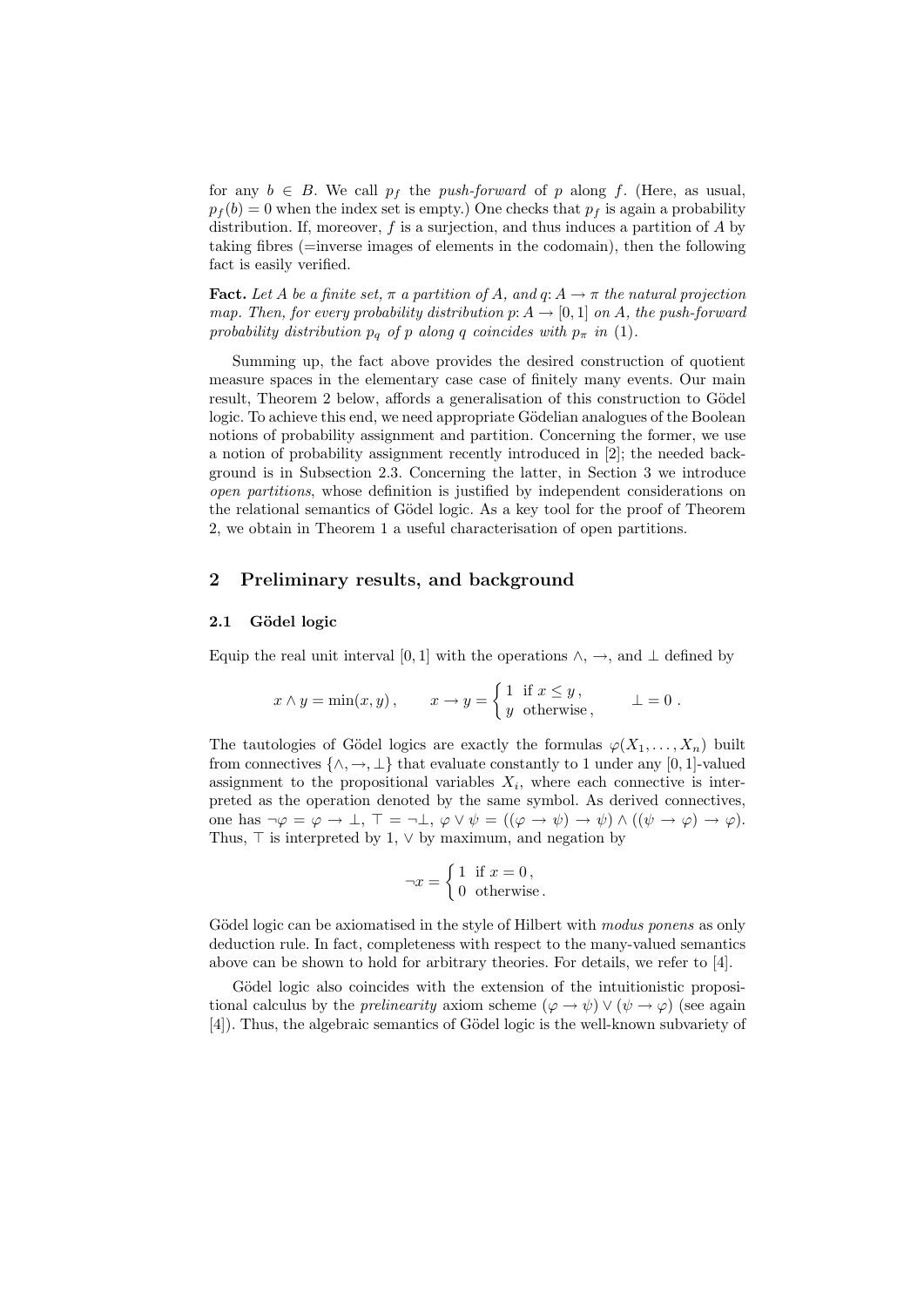Heyting algebras<sup>2</sup> satisfying prelinearity, which we shall call *Gödel algebras*. By  $[6, Thm. 1]$ , and in analogy with Boolean algebras, a finitely generated Gödel algebra is finite. Throughout, the operations of a Gödel algebra are always denoted by  $\land$ ,  $\lor$ ,  $\rightarrow$ ,  $\neg$ ,  $\top$  (top element), and  $\bot$  (bottom element).

#### **2.2 Posets and open maps**

For the rest of this paper, *poset* is short for partially ordered set, and all posets are assumed to be finite. If *P* is a poset (under the relation  $\leq$ ) and  $S \subseteq P$ , the *lower set* generated by *S* is

$$
\downarrow S = \{ p \in P \mid p \le s \text{ for some } s \in S \} .
$$

(When *S* is a singleton  $\{s\}$ , we shall write  $\downarrow s$  for  $\downarrow \{s\}$ .) A subposet  $S \subseteq P$  is a *lower set* if  $\downarrow$  *S* = *S*. *Upper sets* and  $\uparrow$  *S* are defined analogously. We write Min *P* and Max *P* for the set of minimal and maximal elements of *P*, respectively.

As we already mentioned, Gödel algebras are the same thing as Heyting algebras satisfying the prelinearity axiom. From any finite poset *P* one reconstructs a Heyting algebra, as follows. Let Sub *P* be the family of all lower sets of *P*. When partially ordered by inclusion,  $\text{Sub } P$  is a finite distributive lattice, and thus carries a unique Heyting implication adjoint to the lattice meet operation via *residuation*. Explicitly, if *L* is a finite distributive lattice, then its Heyting implication is given by

$$
x \to y = \bigvee \{ z \in L \mid z \wedge x \le y \}
$$

for all  $x, y \in L$ . Accordingly, we regard Sub *P* as a Heyting algebra.

Conversely, one can obtain a finite poset from any finite Heyting algebra *H*, by considering the poset Spec *H* of prime filters of *H*, ordered by reverse inclusion. Equivalently, one can think of  $Spec H$  as the poset of join-irreducible elements of *H*, with the order they inherit from *H*. (Let us recall that a *filter* of *H* is an upper set of *H* closed under meets; it is *prime* if it does not contain the bottom element of *H*, and contains either *y* or *z* whenever it contains  $y \vee z$ . We further recall that  $x \in H$  is *join-irreducible* if it is not the bottom element of *H*, and whenever  $x = y \lor z$  for  $y, z \in H$ , then either  $x = y$  or  $x = z$ .)

The constructions of the two preceding paragraphs are inverse to each other, in the sense that for any finite Heyting algebra *H* one has an isomorphism of Heyting algebras

$$
Sub \, \text{Spec} \, H \cong H \, . \tag{2}
$$

In fact, the isomorphism (2) is natural. To explain this, let us recall that an order-preserving function  $f : P \to Q$  between posets is called *open* if whenever  $f(u) \geq v'$  for  $u \in P$  and  $v' \in Q$ , there is  $v \in P$  such that  $u \geq v$  and  $f(v) = v'$ . From a logical point of view, if one regards *P* and *Q* as finite Kripke

 $\overline{a^2}$  For background on Heyting algebras, see e.g. [7].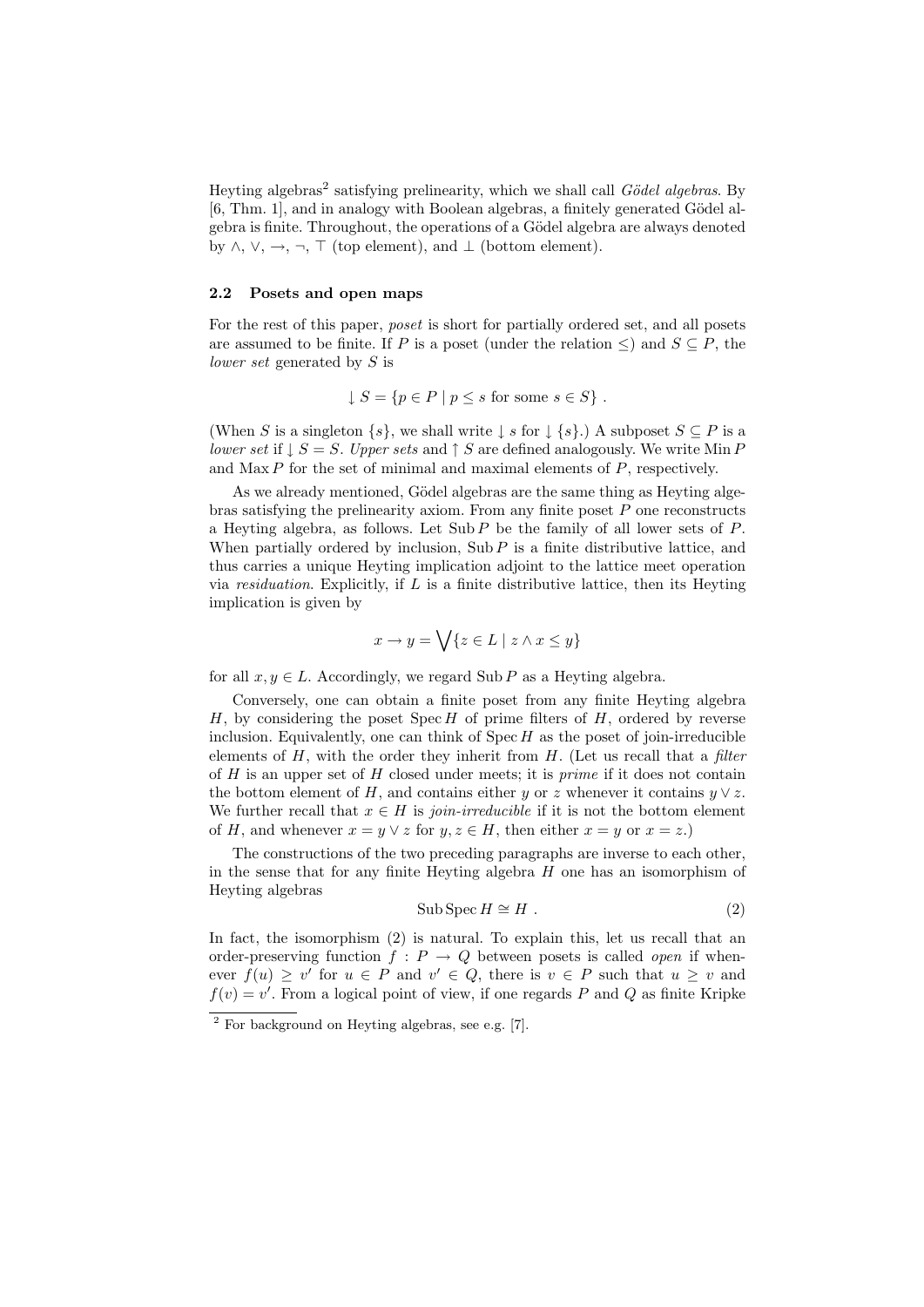frames, then open maps are known as *p-morphisms*; cf. e.g. [3]. It is a folklore result that there is a categorical duality between finite Heyting algebras and their homomorphisms, and finite posets and open order-preserving maps between them. Given a homomorphism of finite Heyting algebras  $h: A \rightarrow B$ , the map Spec *h*: Spec *B*  $\rightarrow$  Spec *A* given by  $\mathfrak{p} \mapsto h^{-1}(\mathfrak{p})$  (where  $\mathfrak{p}$  is a prime filter of *B*) is open and order-preserving. Conversely, given an open order-preserving map  $f: P \to Q$ , the function Sub  $f: Sub Q \to Sub P$  given by  $Q' \mapsto f^{-1}(Q')$  is a homomorphism of Heyting algebras. Specifically, the order-preserving property of *f* is equivalent to Sub *f* being a lattice homomorphism; and the additional assumption that *f* be open insures that Sub *f* preserves the Heyting implication, too. It can be checked that Spec and Sub (now regarded as functors) yield the aforementioned categorical duality.

Let us now restrict attention to finite *Gödel* algebras. A *forest* is a poset *F* such that  $\downarrow x$  is totally ordered for any  $x \in F$ . In this case, it is customary to call Min *F* and Max *F* the sets of *roots* and *leaves* of *F*, respectively. Further, a lower set of the form  $\downarrow x$ , for  $x \in F$ , is called a *branch* of *F*. Note that any lower set of a forest *F* is itself a forest, and we shall call it a *subforest* of *F*. Horn proved [5, 2.4] that a Heyting algebra *H* is a Gödel algebra if and only if its prime filters are a forest under reverse inclusion, i.e. if Spec *H* is a forest. Using this fact, one sees that the categorical duality of the preceding paragraph restricts to a categorical duality between finite Gödel algebras with their homomorphisms, and forests with open maps between them. Since Gödel logic is a generalisation of classical logic, this duality has a Boolean counterpart as a special case. Namely, finite Boolean algebra and their homomorphisms are dually equivalent to finite sets and functions between them. To obtain this result starting from Gödel algebras, one just observes that a finite Gödel algebra  $G$  is Boolean if and only if Spec *G* is a forest consisting of roots only, that is, a finite set, and that an open map between such forests is just a set-theoretic function. Observe that the folklore duality between finite Boolean algebra and finite sets underlies the correspondence between probability assignments and distributions illustrated in the Introduction. Similarly, the folklore duality between forests and open maps will underlie the analogous correspondence for Gödel logic, which we will state in Proposition 1 below.

*Example 1.* If  $G = \{\top, \bot\}$ , then Spec *G* is a single point, the prime filter  $\{\top\}$ . If, even more trivially, *G* is the degenerate singleton algebra  $G = \{T = \bot\}$ , then *G* has no prime filter at all, and thus Spec *F* is the empty forest. On the other hand, there is no such thing as a Gödel algebra with empty underlying set, because the signature contains the constant  $\perp$ . Next suppose G is the Gödel algebra whose Hasse diagram is depicted in Fig. 1. The join-irreducible elements of *G* are those labeled by  $X, \neg X$ , and  $\neg\neg X$ . Therefore, Spec *G* is the forest depicted in Fig. 2. To recover  $G$  from  $Spec F$ , consider the collection  $Sub Spec G$  of all lower sets of Spec *G* ordered by inclusion. This is depicted in Fig. 3. Ordering Sub Spec *G* by inclusion, we get back (an algebra naturally isomorphic to) *G*. (Let us note that here, using algebraic terminology,  $G$  is the Gödel algebra freely generated by the generator *X*.)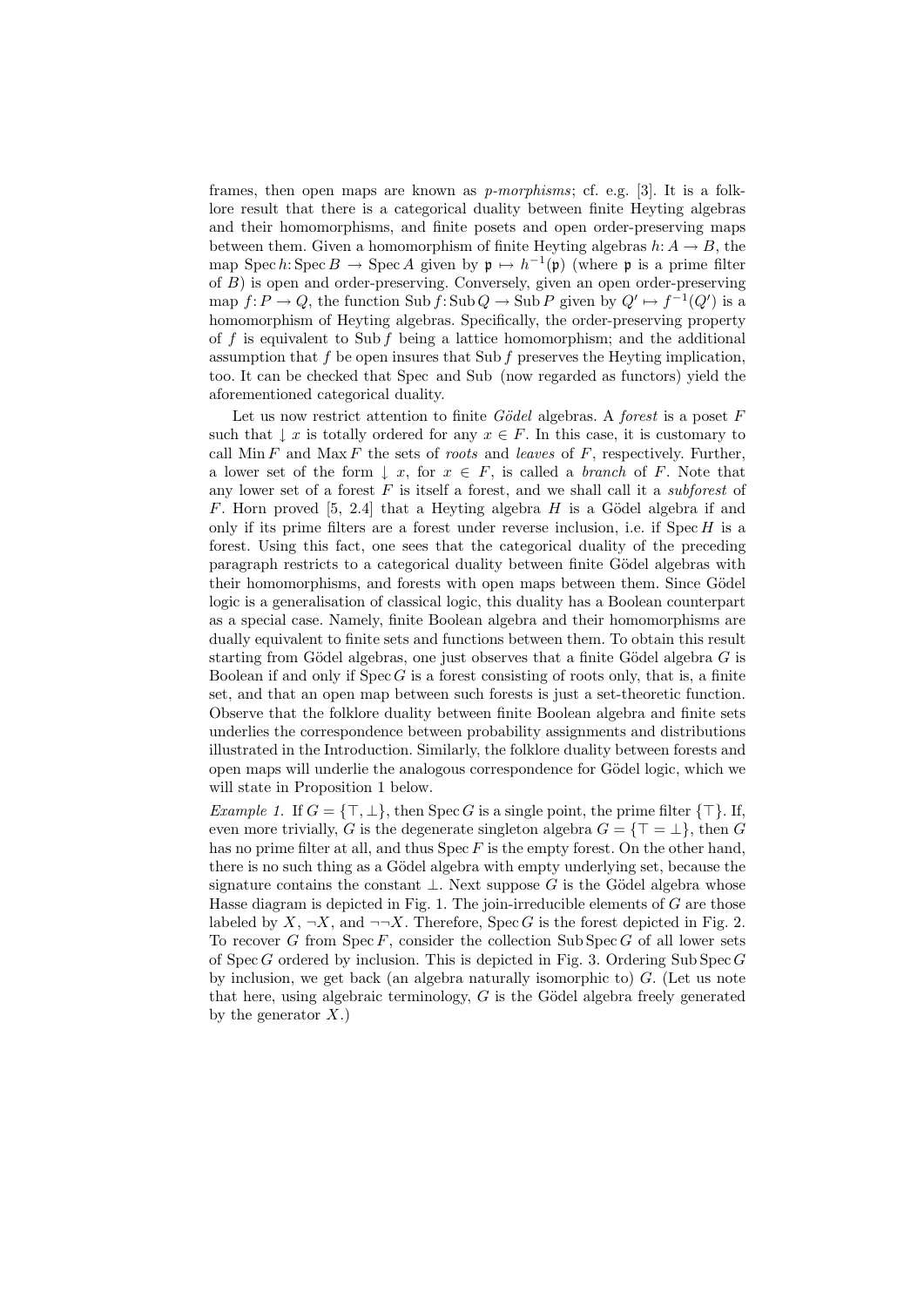

Fig. 1. A Gödel algebra *G*.



# **2.3 Probability assignments**

Let  $G$  be a finite Gödel algebra. By a *probability assignment* to  $G$  we mean a function  $P: G \to [0,1]$  such that, for any  $X, Y, Z \in G$ ,

**Fig. 2.** The forest Spec *G* (cf. Fig. 1).

- (G1)  $P(\top) = 1$  and  $P(\bot) = 0$ ,
- $(C3)$   $X \leq Y$  implies  $P(X) \leq P(Y)$ ,
- (G3)  $P(X) + P(Y) = P(X \vee Y) + P(X \wedge Y)$  for all  $X, Y \in G$ , and
- $(G4)$  if *X* is covered<sup>3</sup> by *Y* that is covered by *Z*, and each *X,Y,Z* is either join-irreducible or coincides with  $\bot$ , then  $P(X) = P(Y)$  implies  $P(Y) =$ *P*(*Z*).

These axioms were first put forth in [2]. Clearly, (G1–3) are just standard properties of Boolean probability assignments: the first is normalisation; the second, monotonicity; the third, finite additivity. On the other hand, (G4) is characteristic of the Gödel case. If  $G$  happens to be a Boolean algebra,  $(G4)$  holds trivially, for in this case any two join-irreducible elements (=atoms) are incomparable. When *G* is not Boolean, then (G4) is an actual constraint on admissible distributions of values — a constraint arising from the nature of implication in Gödel logic. A further discussion of (G4) can be found in [2, Section III].

As in the Boolean case, there is a notion of probability distribution corresponding to (G1–G4). To define it, consider the forest  $F = \text{Spec } G$ . A *probability distribution* on *F* is a function  $p: F \to [0, 1]$  such that

 $3$  This means that  $X \leq Y$ , and there is no element lying properly between X and Y.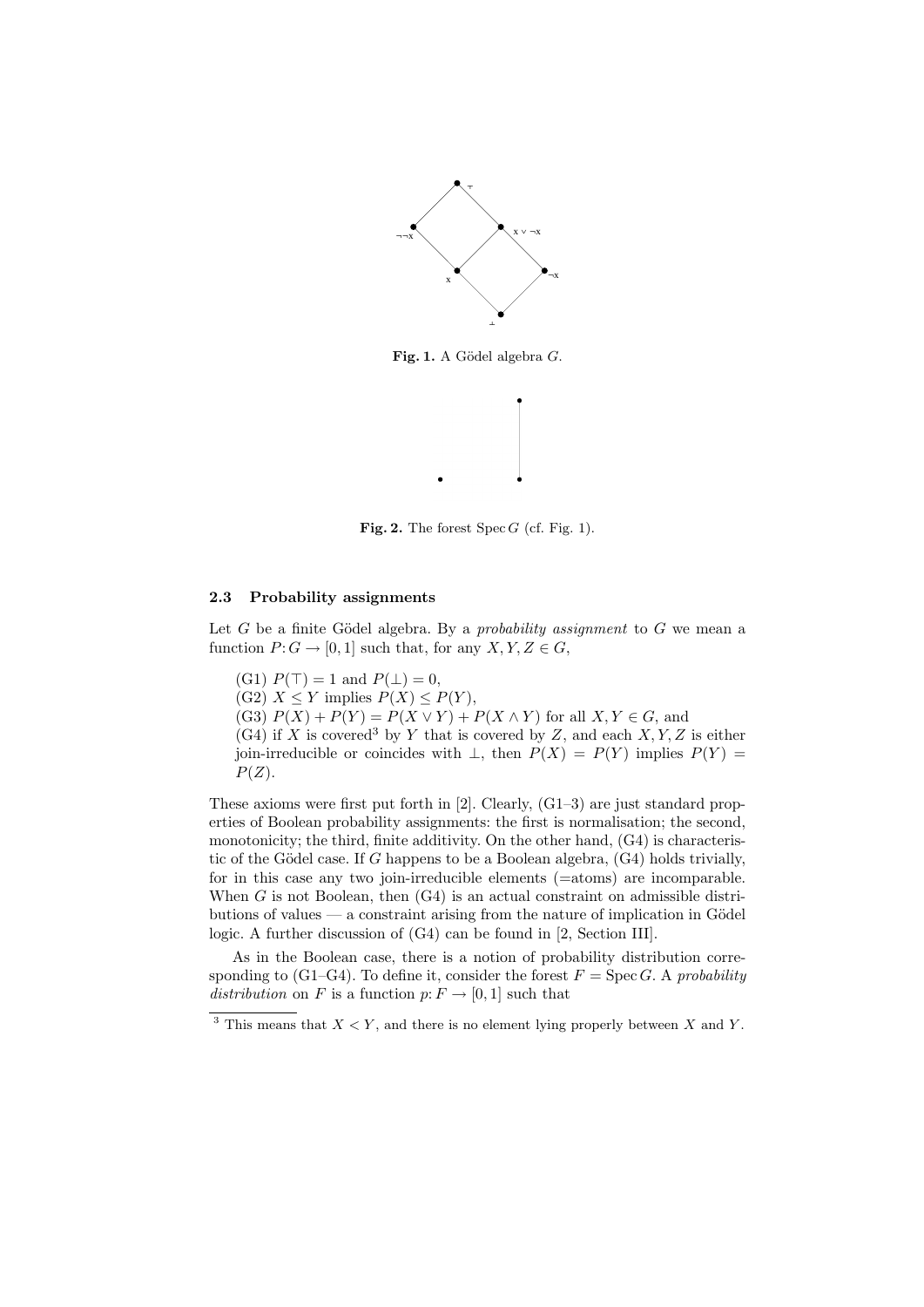¦ x Øx ØØx xîØx §

**Fig. 3.** The elements of Sub Spec *G* (cf. Fig. 1 and 2).

(GD1) 
$$
\sum_{x \in F} p(x) = 1
$$
, and  
(GD2) for all  $x \le y \in F$ ,  $p(x) = 0$  implies  $p(y) = 0$ .

Axiom (GD2) is equivalent to the condition that  $p^{-1}(0)$  be an upper set of *F*. Now, the following correspondence result holds.

**Proposition 1.** *Let G be a finite Gödel algebra. Without loss of generality, let us assume*  $G = Sub F$  *for a finite forest*  $F$ *. Let*  $\mathscr P$  *be the family of all probability assignments to G, and D the family of all probability distributions on F. With each*  $P \in \mathcal{P}$ *, let us associate the map*  $p: F \to [0, 1]$  *such that, for each*  $x \in F$ *,* 

$$
p(x) = P(\downarrow x) - P(\downarrow x^{\triangleleft}) \tag{3}
$$

*where*  $x^{\triangleleft}$  *is the unique element of F that is covered by x, if*  $x \notin M$  *in F, and*  $x^{\triangleleft} = \bot$ , otherwise. Then the correspondence  $p \mapsto P$  is a bijection between  $\mathscr P$ *and D. Its inverse is given by*

$$
P(X) = \sum_{x \in X} p(x) \tag{4}
$$

*for each*  $X \in G = Sub F$ *.* 

For reasons of space, we shall omit the proof of Proposition 1. In the rest of the paper we shall find it expedient to work with distributions rather than assignments. Using Proposition 1 in a straightforward manner, it is possible to obtain a version of Theorem 2 below for probability assignments. Details are omitted, again due to space limitations.

# **3 Open partitions**

We next introduce a key tool for the statement and proof of Theorem 2, namely, a notion of partition for forests.

*Remark 1.* It turns out that our results in this section apply equally well to (always finite) posets, with no additional complications. Therefore, here we shall work with posets and open maps between them. As mentioned in Subsection 2.2, in logical terms this amounts to working with finite Kripke frames and their p-morphisms, that is, with the relational semantics of the finite slice of intuitionistic logic. On the other hand, both in Proposition 1 and in Theorem 2 we restrict attention to forests only. Indeed, while the notion of open partition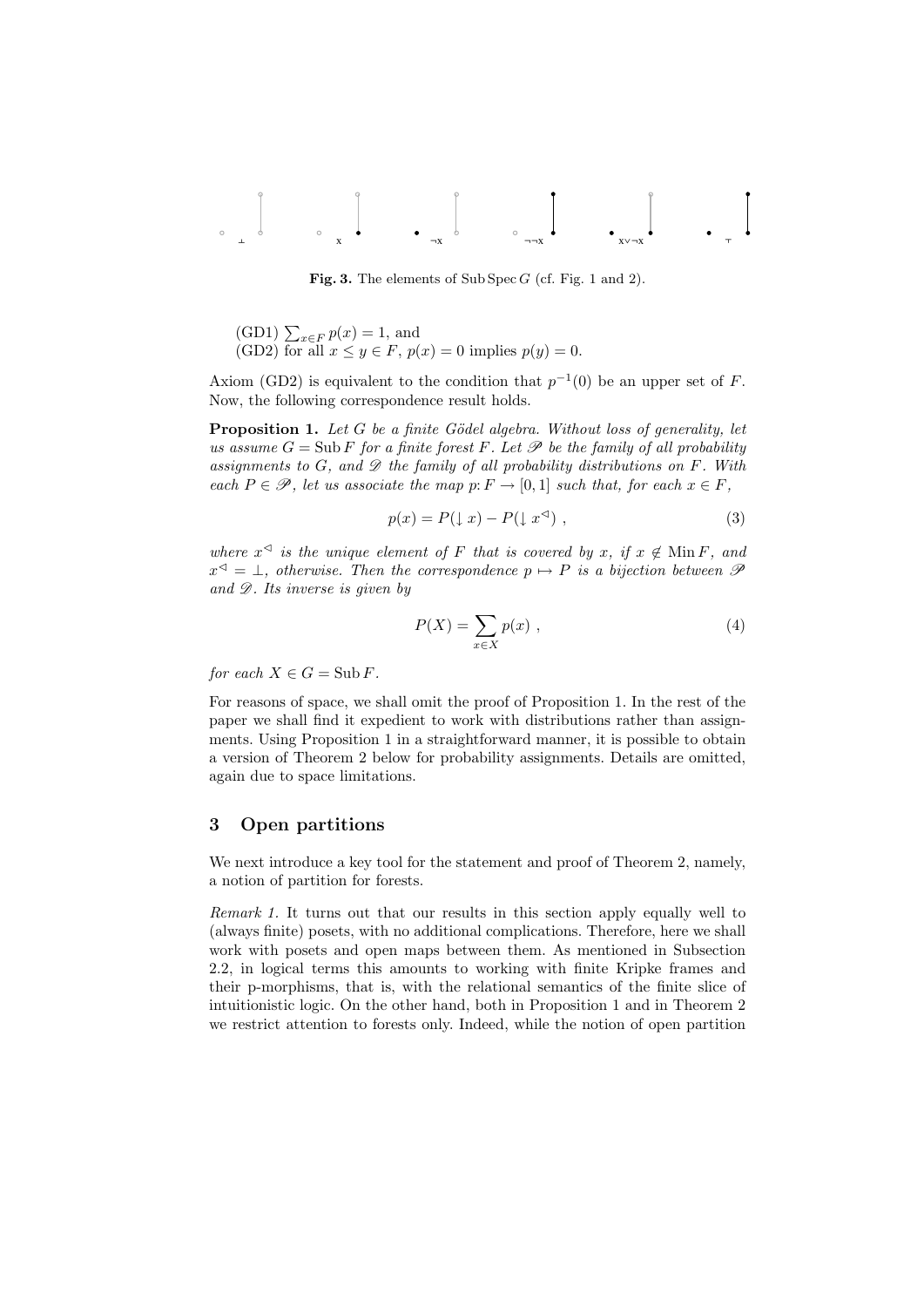can be justified for the whole finite slice of intuitionistic logic, the notion of probability distribution given in  $(GD1-2)$  is intimately related to a complete [0*,* 1]-valued semantics for the logic at hand — and, as is well known, no such complete semantics is available for full intuitionistic logic. We reserve a thorough discussion of these points for a future occasion.

In the Boolean case, a partition of a set *A* is the same thing as the collection of fibres of an appropriate surjection  $f: A \to B$ . Accordingly, we define as follows.

**Definition 1.** An open partition of a poset P is a set-theoretic partition  $\pi$  =  ${B_1, \ldots, B_m}$  *of P that is induced by some surjective open map*  $f: P \to Q$  *onto a* poset *Q.* That is, for each  $i = 1, \ldots, m$  *there is*  $y \in Q$  *such that* 

$$
B_i = f^{-1}(y) = \{x \in P \mid f(x) = y\}.
$$

It follows that an open partition  $\pi$  of  $P$  carries an *underlying partial order*: namely, define

 $B_i \preceq B_j$ 

if and only if

 $f(B_i) \leq f(B_i)$  in *Q*.

It is easily verified that the order  $\preceq$  does not depend on the choice of f and *Q*. Also note that  $\pi$ , regarded as a poset under  $\preceq$ , is order-isomorphic to (any choice of) *Q*.

Definition 1 has the advantage that it can be recast in quite general categorytheoretic terms. However, it is also apparent that, in practice, it is quite inconvenient to work with — one needs to refer to  $f$  and  $Q$ , whereas in the Boolean case one has at hand the usual definition in terms of non-empty, pairwise disjoint subsets. This initial drawback is fully remedied by our main result on open partitions.

**Theorem 1.** Let P be a poset, and let  $\pi = \{B_1, \ldots, B_m\}$  be a set-theoretic *partition of P. Then*  $\pi$  *is an open partition of*  $\tilde{P}$  *if and only if for each*  $B_i \in \pi$ *there exist*  $i_1, i_2, \ldots, i_t \in \{1, \ldots, m\}$  *such that* 

$$
\uparrow B_i = B_{i_1} \cup B_{i_2} \cup \cdots \cup B_{i_t} . \tag{5}
$$

*In this case, the underlying order*  $\preceq$  *of*  $\pi$  *is uniquely determined by* 

$$
B_i \preceq B_j \quad \text{iff} \quad B_j \subseteq \uparrow B_i \quad \text{iff there are} \quad x \in B_i, y \in B_j \text{ with } x \leq y \,,
$$

*for each*  $B_i, B_j \in \pi$ .

*Proof.* Suppose  $\pi$  is an open partition of *P*. By Definition 1 there exists a surjective open map *f* from *P* onto a poset *Q* whose set of fibres is  $\pi$ . Suppose, by way of contradiction, that (5) does not hold. Thus, there exist  $p, q \in B_i$  such that  $p \in \uparrow B_i$ , but  $q \notin \uparrow B_i$ , for some  $B_i, B_j \in \pi$ . Let  $f(B_i) = y$ . Since f is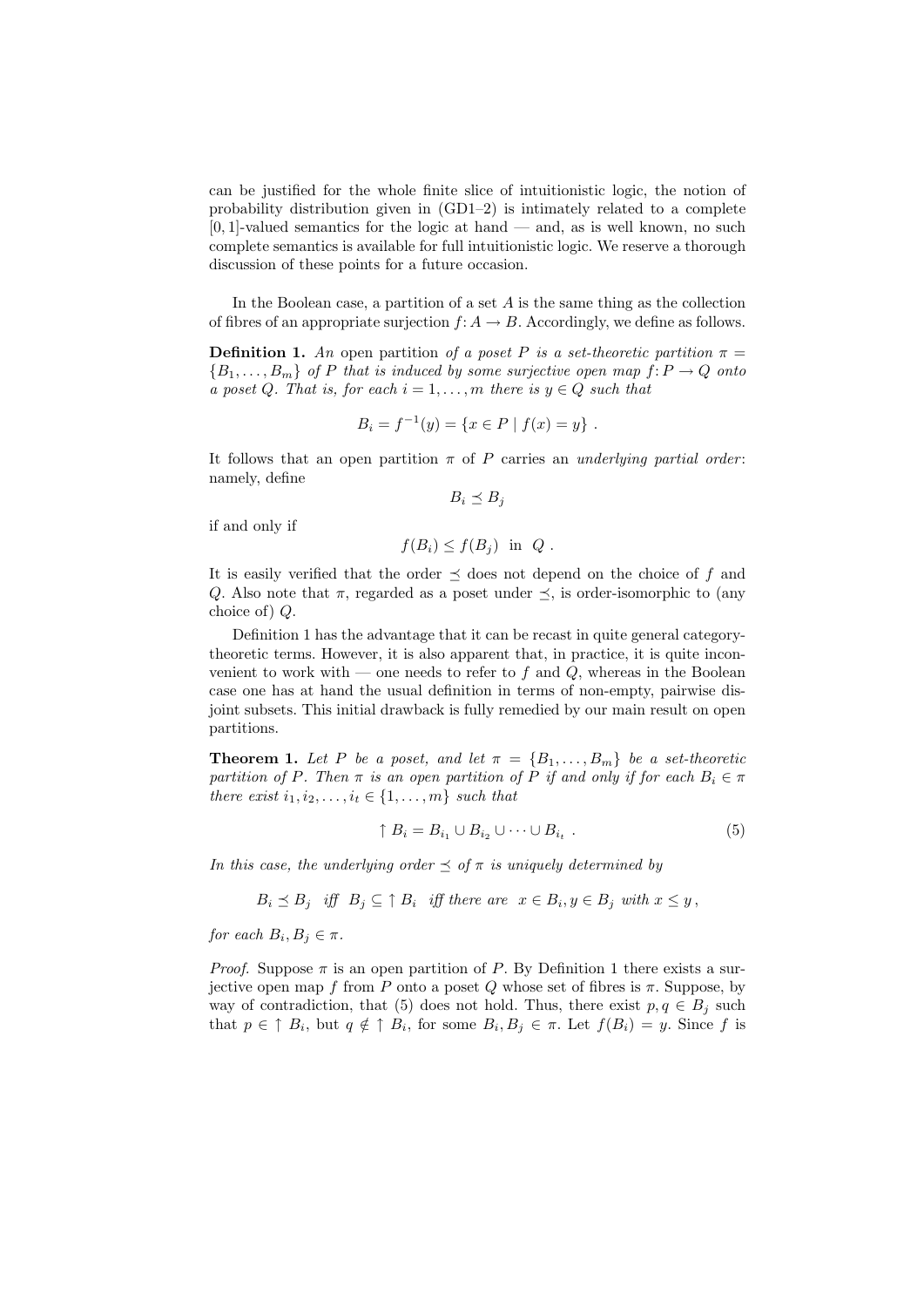order-preserving,  $y \in \downarrow f(p)$ . Since f is open,  $y \notin \downarrow f(q)$ , for else we would find  $x \in B_i$  with  $x \leq q$ . But  $f(q) = f(p)$  and we have a contradiction.

Suppose now that  $\pi$  satisfies (5). Endow  $\pi$  with the relation  $\preceq$ , defined as in Theorem 1. Observe that under the condition (5), for each  $B_i, B_j \in \pi, B_j \subseteq \uparrow B_i$ if and only if there are  $x \in B_i$ ,  $y \in B_j$  with  $x \leq y$ . Indeed, whenever  $x \leq y$ , the block  $B_j$  intersects the upper set of the block  $B_i$ . By (5),  $B_j$  must be entirely contained in  $\uparrow B_i$ . The converse is trivial.

We show that  $\prec$  is a partial order on  $\pi$ . One can immediately check that  $\prec$ is reflexive and transitive. Let  $B_i, B_j \in \pi$  be such that  $B_i \preceq B_j$  and  $B_j \preceq B_i$ . Let  $x \in B_i$ . Since  $B_j \preceq B_i$  there exists  $y \in B_j$  such that  $y \leq x$ . Since  $B_i \preceq B_j$ there exists  $z \in B_i$  such that  $z \leq y \leq x$ . Iterating, since P is finite, we will find  $p \in B_i$  and  $q \in B_j$  satisfying  $p \le q \le p$ . Since  $\pi$  is a partition, we obtain  $B_i = B_j$ . Thus, the relation  $\preceq$  is antisymmetric, and it is a partial order on  $\pi$ .

Let us consider now the projection map  $f: P \rightarrow \pi$  which sends each element of P to its block. Let  $x \in B_i$ ,  $y \in B_j$ , for  $B_i, B_j \in \pi$ . If  $x \leq y$  then  $f(x) = B_i \preceq$  $f(y) = B_j$  and *f* is order-preserving. By construction, since  $\pi$  does not have empty blocks, *f* is surjective. To show *f* is open, we consider  $u \in P$ ,  $f(u) = B_t$ , and  $B_s \preceq B_t$ , for some  $B_s \in \pi$ . Since  $B_t \subseteq \uparrow B_s$ , there exists  $v \in B_s$  such that  $v \leq u$ . Since  $f(v) = B_s$ , *f* is open.

It remains to show that the last statement holds. Endow  $\pi$  with a partial order  $\preceq'$  different from  $\preceq$  and consider the map  $f': P \to \pi$  that sends each element of *P* to its own block. We consider two cases.

(Case 1). There exist  $B_i, B_j \in \pi$  such that  $B_i \preceq B_j$ , but  $B_i \npreceq' B_j$ . Since there are  $x \in B_i, y \in B_j$  with  $x \leq y$ ,  $f'$  is not order-preserving.

(Case 2). There exist  $B_i, B_j \in \pi$  such that  $B_i \preceq' B_j$ , but  $B_i \npreceq B_j$ . Let  $y \in B_j$ . By the definition of  $\preceq$ , for every  $x \in B_i$ ,  $x \nleq y$ . Thus,  $f'$  is not an open map.

Thus, if one endows  $\pi$  with an order different from  $\preceq$ , one cannot find any surjective open map from *P* to  $\pi$  which induces the partition  $\pi$ . We therefore conclude that the order on  $\pi$  is uniquely determined, and the proof is complete.





**Fig. 4.** Two set-theoretic partitions of a forest.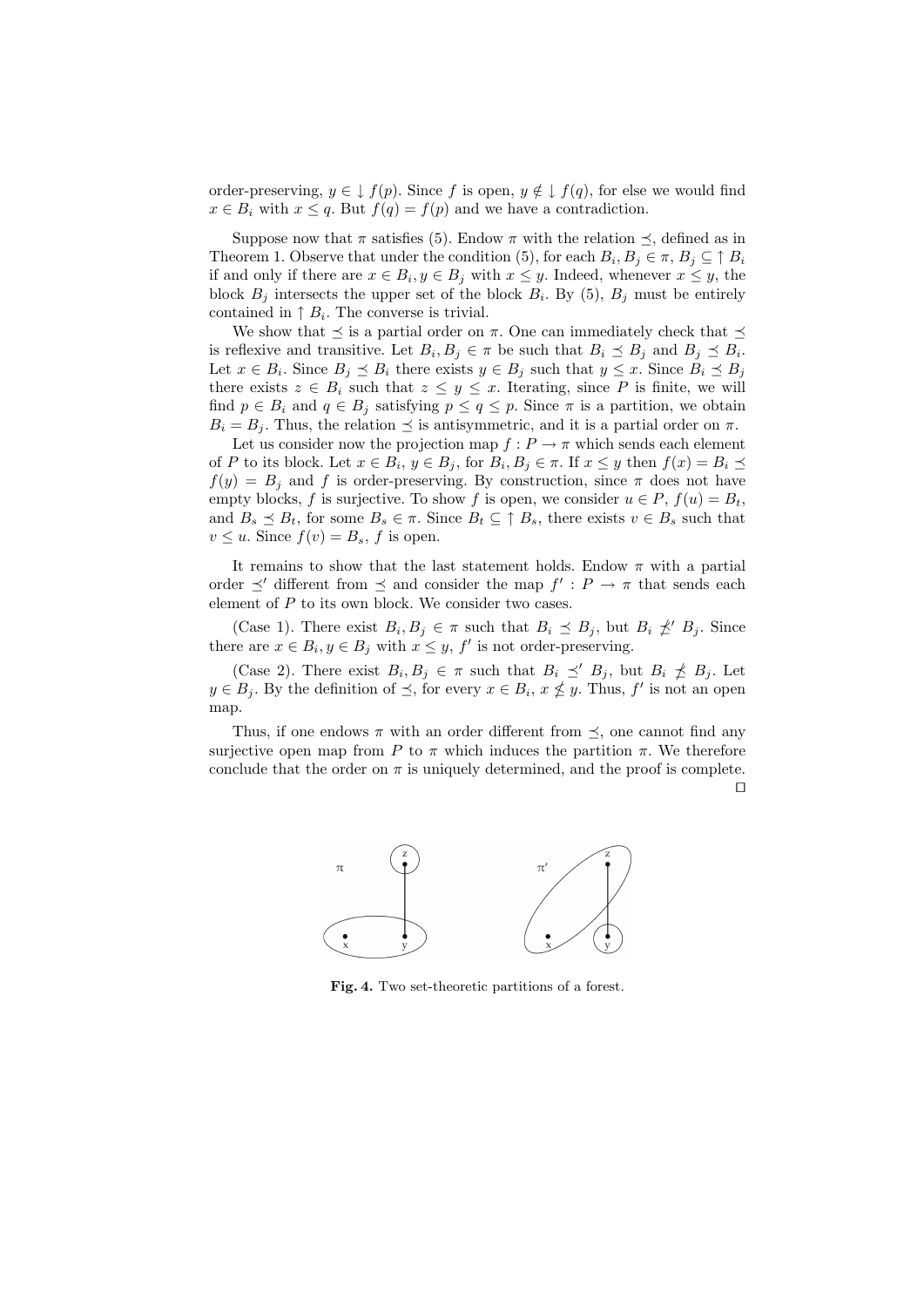*Example 2.* We consider two different set-theoretic partitions  $\pi = \{\{x, y\}, \{z\}\},\$ and  $\pi' = \{\{x, z\}, \{y\}\}\$  of the same forest *F*. The partitions are depicted in Figure 4. It is immediate to check, using Condition  $(5)$  in Theorem 1, that  $\pi$  is an open partition of  $F$ , while  $\pi'$  is not.

## **4 Main Result**

In Table 1, we summarise the correspondence between the fragments of the probability theory for Gödel logic sketched in the above, and the classical elementary theory. To state and prove our main result, we need one more definition to gener-

| Concept             | Boolean model           | Gödelian model                                                                     |
|---------------------|-------------------------|------------------------------------------------------------------------------------|
| Sample space        | Set                     | Forest                                                                             |
| Event               | Subset                  | Subforest                                                                          |
| Elementary event    | Singleton               | Branch                                                                             |
| Partition           | Set-theoretic partition | Open partition                                                                     |
| Structure of events | Boolean algebra of sets | Gödel algebra of forests                                                           |
|                     |                         | Probability assignment Function satisfying $(B1-2)$ Function satisfying $(G1-4)$   |
|                     |                         | Probability distribution Function satisfying $(BD2)$ Function satisfying $(GD1-2)$ |

**Table 1.** Gödelian analogues of Boolean concepts.

alise the push-forward construction from finite sets to forests. Let  $f: F_1 \to F_2$  be an open map between forests, and let  $p: F_1 \to [0, 1]$  be a probability distribution. The *push-forward* of *p* along *f* is the function  $p_f: F_2 \to \mathbb{R}$  defined by setting

$$
p_f(y) = \sum_{x \in f^{-1}(y)} p(x)
$$

for any  $y \in F_2$ .

**Theorem 2.** Let F be a forest,  $\pi$  an open partition of F, and  $q: F \to \pi$  the *natural projection map, Then, for any probability distribution*  $p: F \to [0,1]$ *, the push-forward*  $p_q$  *of*  $p$  *along*  $q$  *is again a probability distribution on*  $\pi$ *.* 

*Proof.* It is clear that  $p_q$  takes values in the non-negative real numbers, because *p* does. Thus we need only prove that  $p_q$  satisfies (GD1–2).

We first prove that (GD1) holds. Let us display the given open partition as  $\pi = \{B_1, \ldots, B_m\}$ , and let us write  $\preceq$  for its underlying order, and  $\prec$  for the corresponding strict order. By definition, we have

$$
p_q(B_i) = \sum_{x \in q^{-1}(B_i)} p(x)
$$
 (6)

for each  $B_i \in \pi$ . Since  $q: F \to \pi$  is the natural projection map onto  $\pi$ , (6) can be rewritten as

$$
p_q(B_i) = \sum_{x \in B_i} p(x) \tag{7}
$$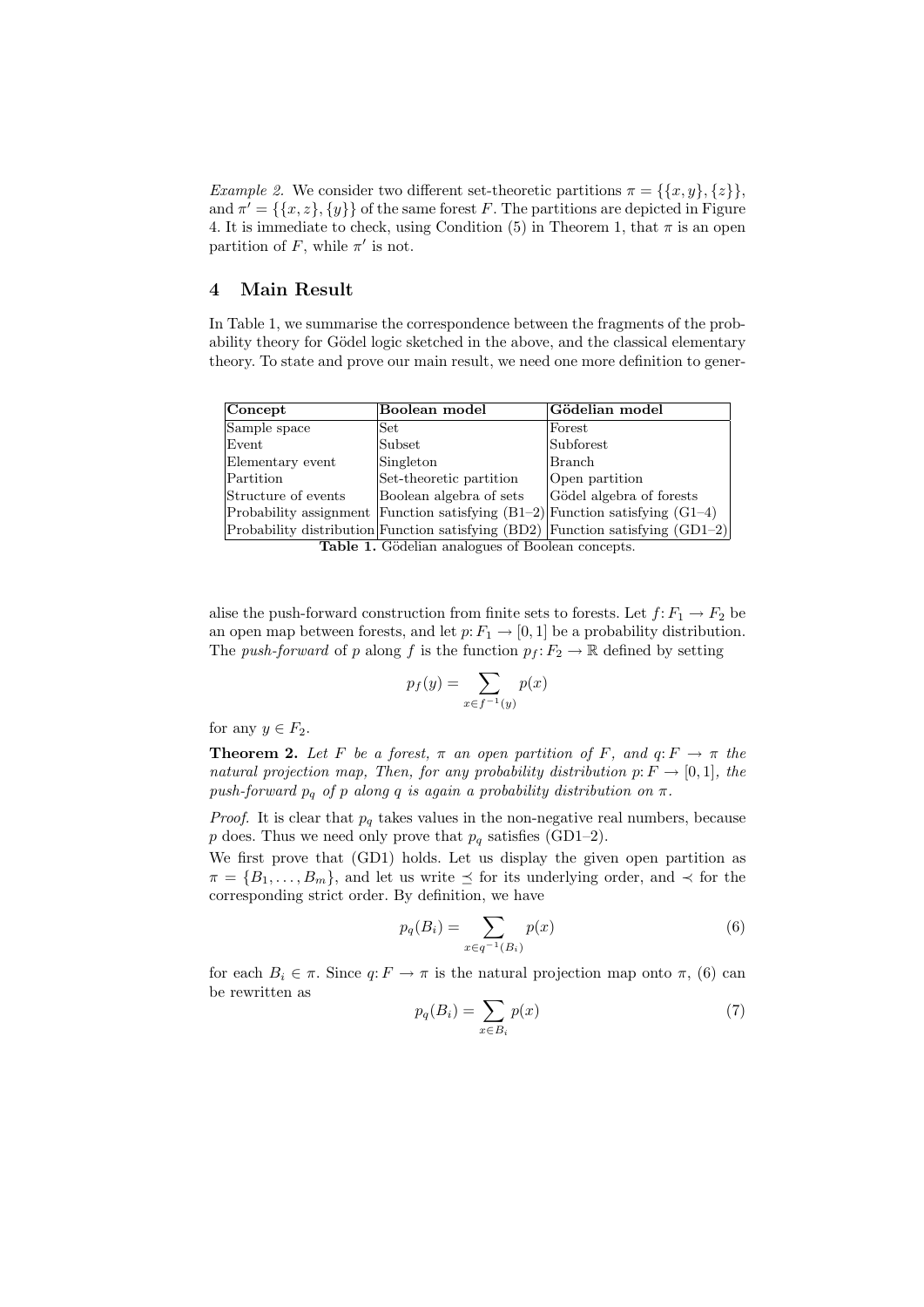Summing (7) over  $i = 1, \ldots, m$ , we obtain

$$
\sum_{i=1}^{m} p_q(B_i) = \sum_{i=1}^{m} \sum_{x \in B_i} p(x) .
$$
 (8)

Since  $\pi$  is, in particular, a set-theoretic partition of  $F$ , from (8) we infer

$$
\sum_{i=1}^{m} p_q(B_i) = \sum_{x \in F} p(x) = 1 , \qquad (9)
$$

with the latter equality following from the fact that *p* satisfies (GD1). This proves that  $p_q$  satisfies (GD1), too.

To prove (GD2), suppose, by way of contradiction, that  $p_q^{-1}(0)$  is not an upper set — in particular, it is not empty. Then there exist  $B_i \neq B_j \in \pi$  with

$$
p_q(B_i) = 0 \t\t(10)
$$

but

$$
B_i \prec B_j \tag{11}
$$

and

$$
p_q(B_j) > 0 \tag{12}
$$

From (11), together with Theorem 1 and the fact that  $B_i \cap B_j = \emptyset$ , we know that there exist  $x_i \in B_i$  and  $x_j \in B_j$  such that

$$
x_i < x_j .
$$

From (10), along with (7) and the fact that *p* has non-negative range, we obtain

$$
p_q(x) = 0 \text{ for all } x \in B_i. \tag{13}
$$

By precisely the same token, from (12) we obtain that there exists an element  $x'_j \in B_j$  such that

$$
p_q(x_j') > 0 \tag{14}
$$

In (14) we possibly have  $x'_{j} \neq x_{j}$ . However, we make the following

*Claim.* There exists  $x'_i \in B_i$  with  $x'_i < x'_j$ .

*Proof.* By way of contradiction, suppose not. Then, writing  $B_i = \{x_{i_1}, \ldots, x_{i_u}\}\,$ we have

$$
x'_j \notin (\uparrow x_{i_1}) \cup \cdots \cup (\uparrow x_{i_u})
$$

But, clearly,

$$
(\uparrow x_{i_1}) \cup \cdots \cup (\uparrow x_{i_u}) = \uparrow B_i ,
$$

so that

$$
x'_j \notin \uparrow B_i .
$$

Since, however,  $x'_{j} \in B_{j}$ , the latter statement immediately implies

$$
B_j \nsubseteq \uparrow B_i
$$

*.*

Since, moreover,  $B_i \prec B_j$  by (11), this contradicts Theorem 1. The Claim is settled.